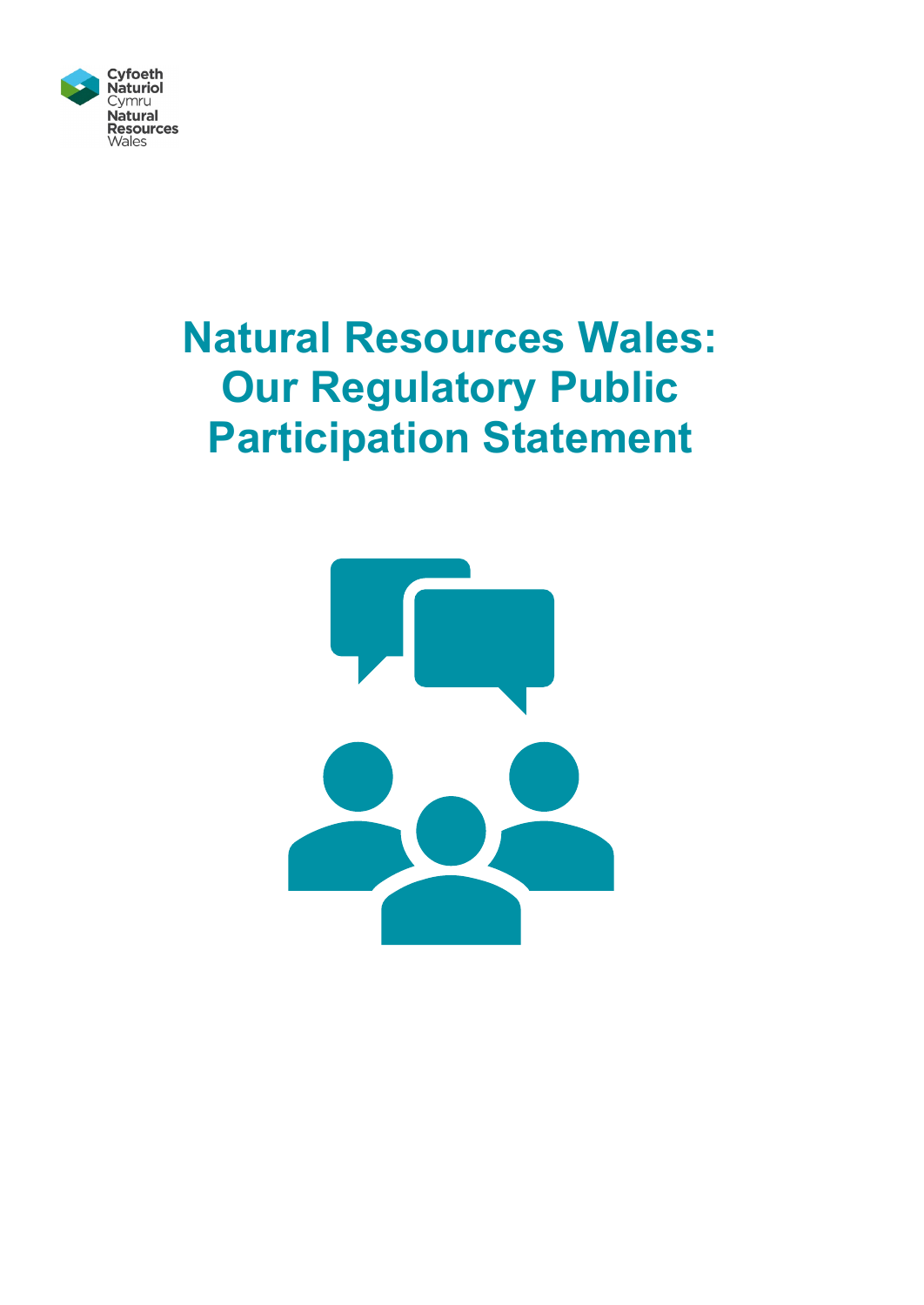# <span id="page-1-0"></span>**Contents** [\\_Toc11663345](#page-1-0)

| <b>UUUTTUUUT</b> U                                         |
|------------------------------------------------------------|
|                                                            |
| 3. Are permits and licences the same as planning           |
|                                                            |
|                                                            |
| 6. How do we manage applications of High Public Interest?8 |
| 7. How can you respond to a consultation?  8               |
|                                                            |
| 9. How do we publicise our final decisions? 10             |
| 10. How do we consult on New Standard Rule Sets? 10        |
| 11. How do we follow General Data Protection Regulations   |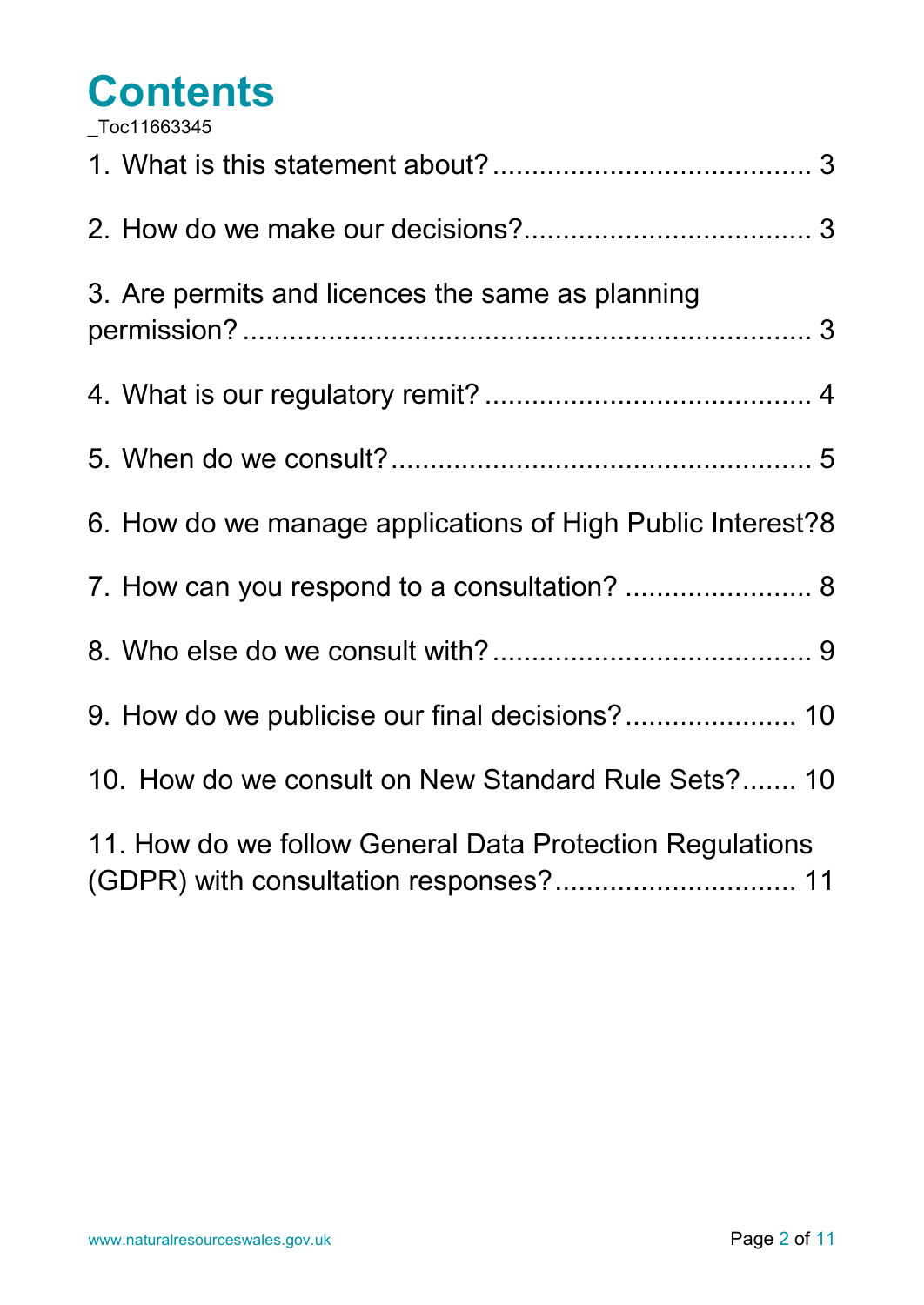# <span id="page-2-0"></span>**1. What is this statement about?**

This Statement explains:

- when and how we will consult with you during our Permitting and Licensing decision-making processes
- what we legally can and can't consider
- how you can respond to consultations
- other information we think you may find useful relating to our consultation processes.

# <span id="page-2-1"></span>**2. How do we make our decisions?**

**Our decisions on whether to issue or refuse a permit or licence are defined by legal requirements.** We are required to justify our decision within the boundaries of these legal limitations.

Our permits, licences and permissions contain conditions to protect the environment and people. We set restrictions and limits on activities we need to control and, where necessary, require the monitoring of emissions to air, water and land. For Marine Licensing we must also consider impact upon navigation and potential impact on legitimate use of the sea.

**Legally, we must issue a permit or licence if the applicant can show that all the legal requirements will be met.** We are not legally able to refuse a permit or licence solely due to local opposition to the activity**.** 

# <span id="page-2-2"></span>**3. Are permits and licences the same as planning permission?**

Simply put, No. Our work and decisions are separate from the planning process. Marine Licensing may seem similar in some aspects to planning permission but they are still separate and independent processes and permissions.

Often, applicants will need a permit or licence from us and planning permission from the Local Authority to operate (and we may be contacted by the Local Authority as a consultee), but each can be applied for and issued without the other; and obtaining one does not necessarily mean the other will also be issued or granted.

#### **Permitting and Planning – Who does what?**

#### **Environmental Permitting, Water Resources, Flood Risk & Forestry Applications**

Our permitting decisions look at the design and operation of the processes, to prevent pollution and minimise impacts on the environment and human health.

#### **Marine Licensing**

Our marine licensing decisions are required to have regard to: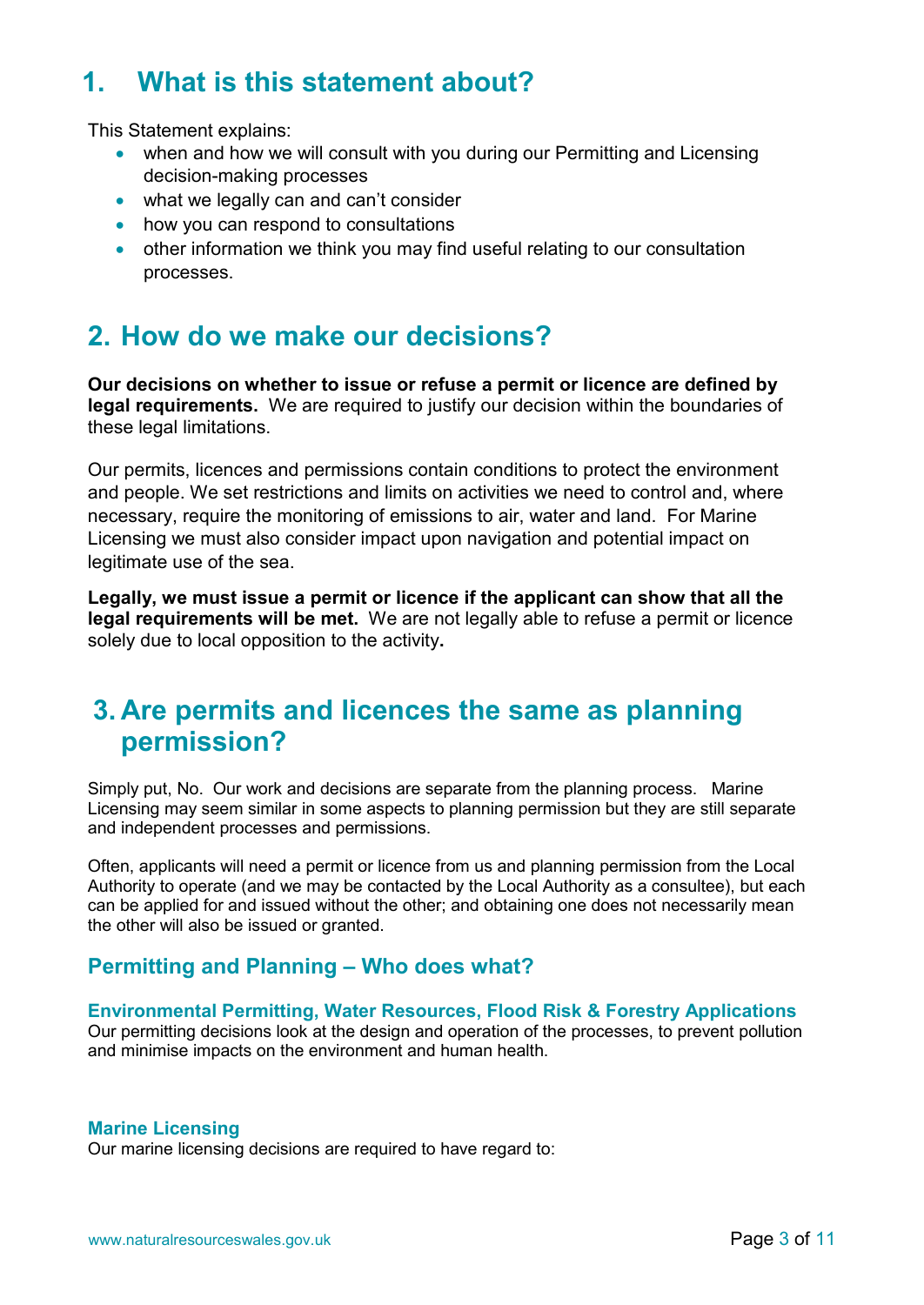- the need to protect the environment
- the need to protect human health
- the need to prevent interference with legitimate uses of the sea
- in the case of an application for a licence to authorise construction, alteration or improvement of works

within the UK marine licensing area, we consider the effects of any use intended to be made of the works in question when constructed, altered or improved

any representations which it has received from any person having an interest in the outcome of the application and any such other matters as it thinks relevant.

To do this we typically look at issues including location, technology, details of the proposed works, construction methods and materials to be used.

#### **Planning**

The planning process determines whether a facility is in the right location, i.e. an acceptable use of land; and considers wider matters associated with the development such as visual impact, traffic and access.

# <span id="page-3-0"></span>**4. What is our regulatory remit?**

We often receive comments on matters that are not within our legal remit. This means we cannot lawfully allow those comments to influence our decision.

We have listed some of the most common issues we receive comments on below and whether they are within our remit  $\checkmark$  or not  $\checkmark$ .

#### **Marine Licensing**

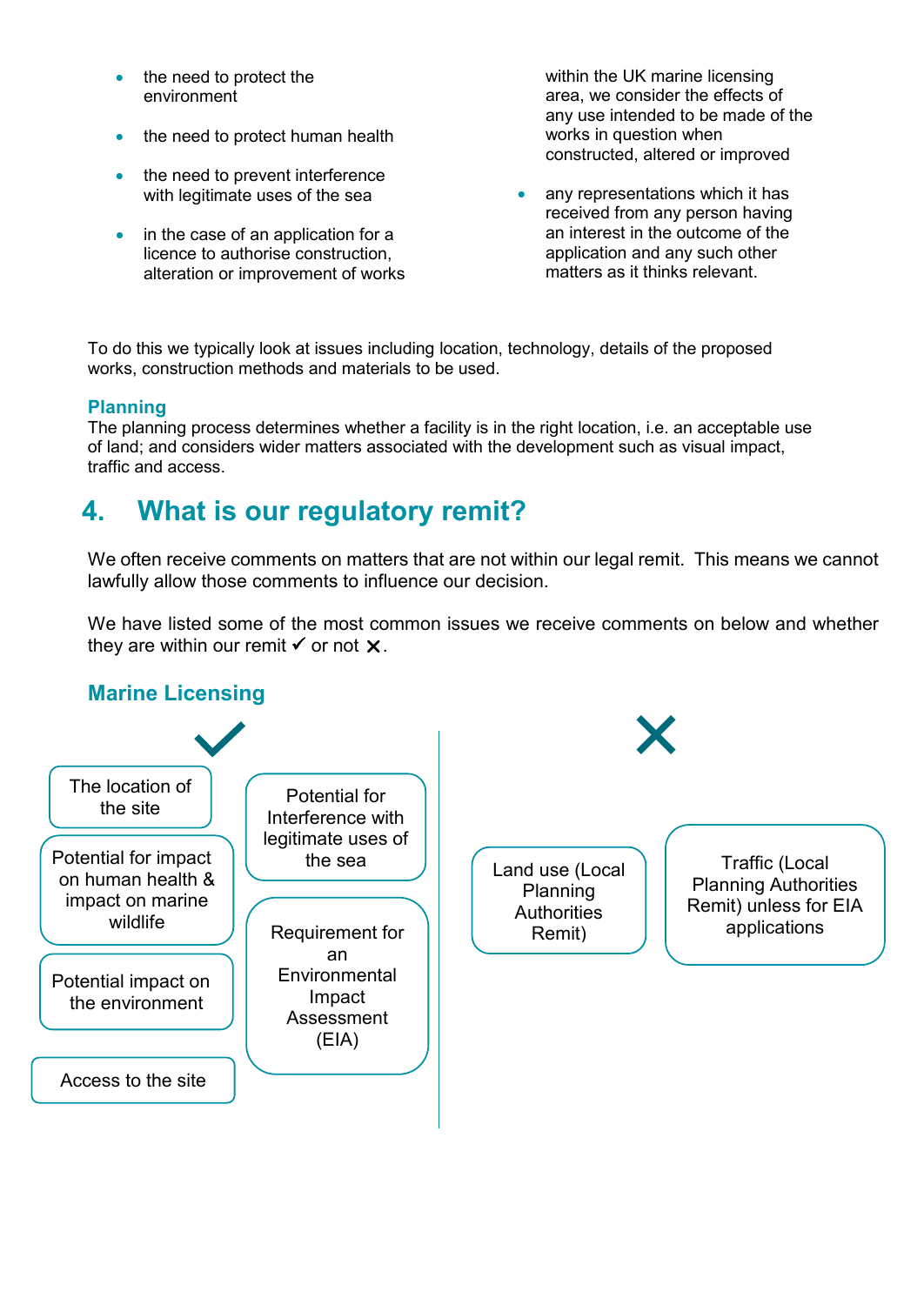### **Environmental Permitting, Water Resources, Flood Risk & Forestry Applications**



### <span id="page-4-0"></span>**5. Why and when do we consult?**

We consult on certain applications to comply with the requirements of the relevant environmental legislation and requirements arising from Welsh Legislation namely the Environment (Wales) Act 2016 and the Well-being of Future Generations (Wales) Act 2015.

We are required legally to consult on New bespoke permit and licence applications for:

- **Installations**
- Waste facilities (and those involving mining waste activities)
- **Water Quality**
- Water Resources (Note: We have the power to suspend consultation requirements for some applications)
- Radioactive substance activities (except for sealed sources)
- Medium combustion plant activities
- Substantial variation applications
- Forestry (felling) applications that require an Environmental Impact Assessment
- Flood risk activity permit applications that require an Environmental Impact Assessment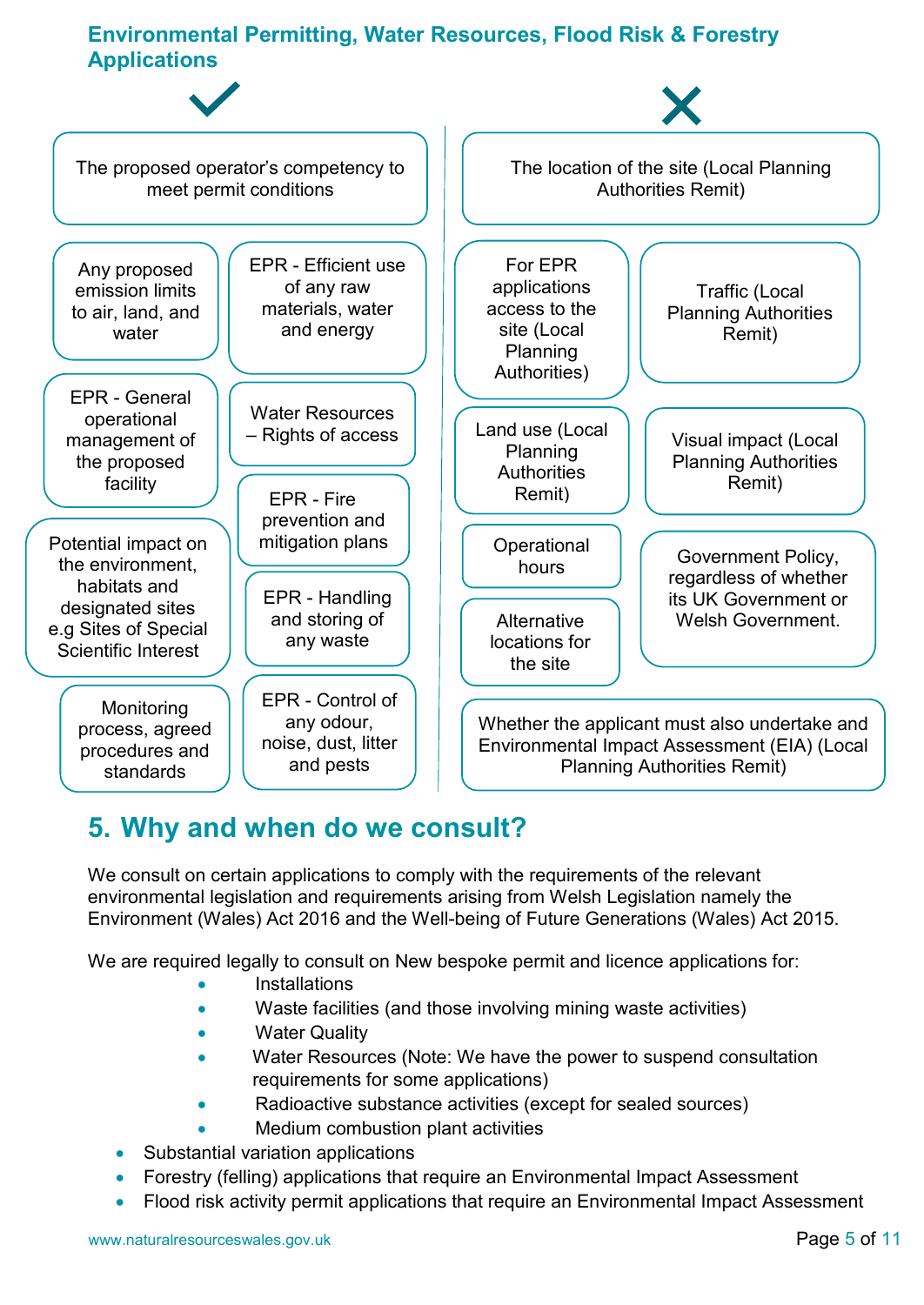- Marine Licence applications
- Any application we consider to be High Public Interest (whether there is a legal requirement to consult or not)

We are not legally required to undertake consultation as part of the decision-making process for Flood Risk Activity Permits and Species Licences. However, we may choose to consult on applications for these regimes if we feel they may be of High Public Interest.

We also do not consult on Applications for Standard Rule Permits or any parts of an application that are commercial confidential or detail national security controls.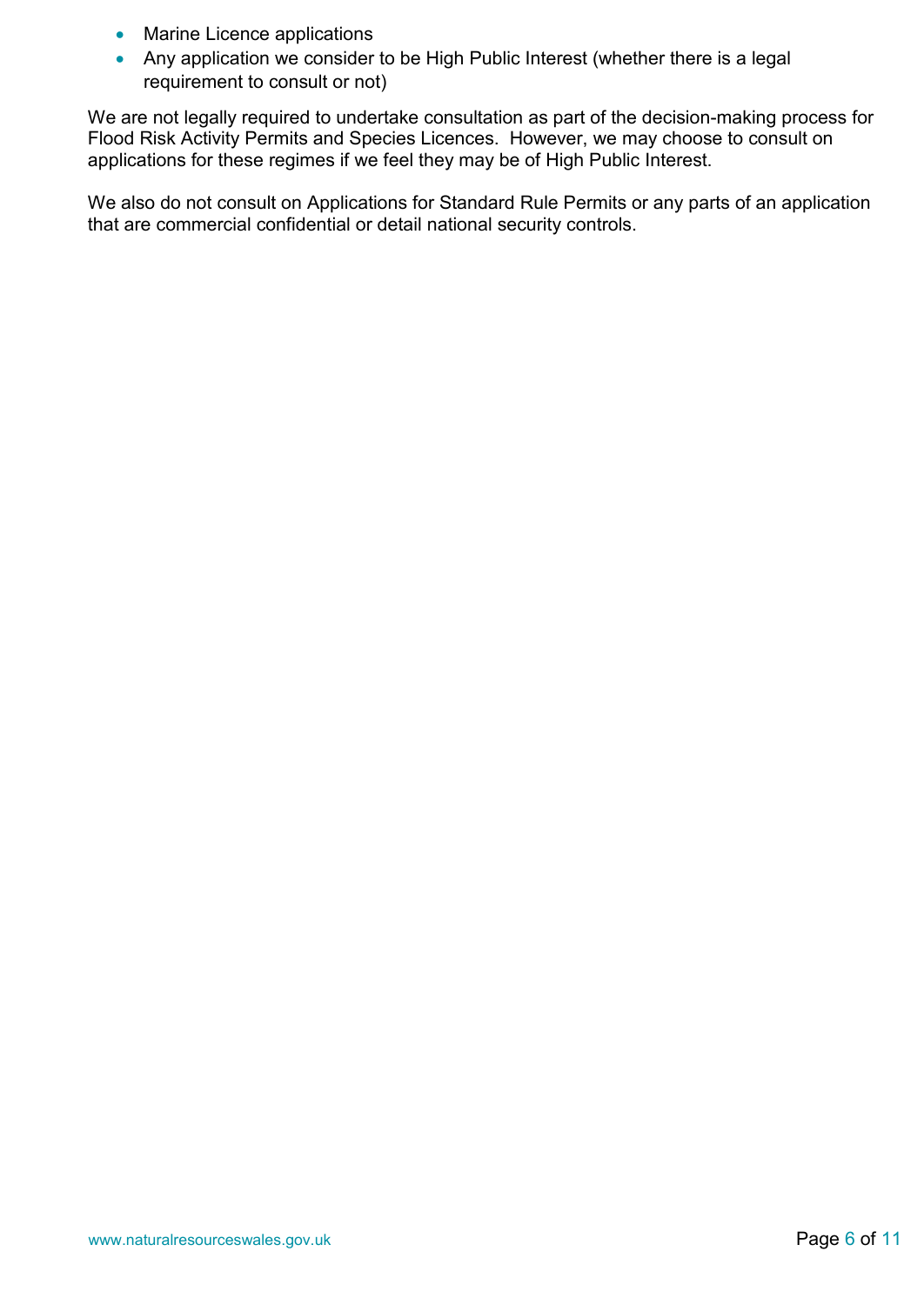#### **How consultation fits in to our decision-making process**

We consult at set times and for set timeframes during our regulatory decision-making processes to give people and organisations an opportunity to comment.



We carry out some basic checks of the application to decide if enough information and the correct fee have been provided. We call this step 'duly making'. We do not do any technical assessment of the application at this stage



#### **For applications that require consultation**



#### **EPR, Water Resources, Flood Risk & Marine Licensing**

We advertise the application on the 'Permit Applications, Consultations and Decisions' section of our website for 20 working days, within 30 days of the date it was deemed 'Duly Made' or within 30 days of being allocated to an officer in the case of Marine Licensing.

#### **Forestry Applications**

All application documents are made available on the public register for 28 days for comment.



**For Water Resources Licensing** we are also legally required by the Water Resources Act to publish a notice in a local newspaper

**Technical Assessment and Determination** (May run in parallel with consultation period)

We consider all relevant comments received during the consultation stage in our decision making process.

We can ask for more information from the applicant following comments or questions we receive during a consultation if they are relevant to our determination.



**For some applications** we advertise a 'Minded to' decision on our website for 20 working days. This is usually only for Applications involving the Industrial Emissions Directive



We make our final decision. This outcome is listed on our website. All documents relating to the application and determination are available via our online public register.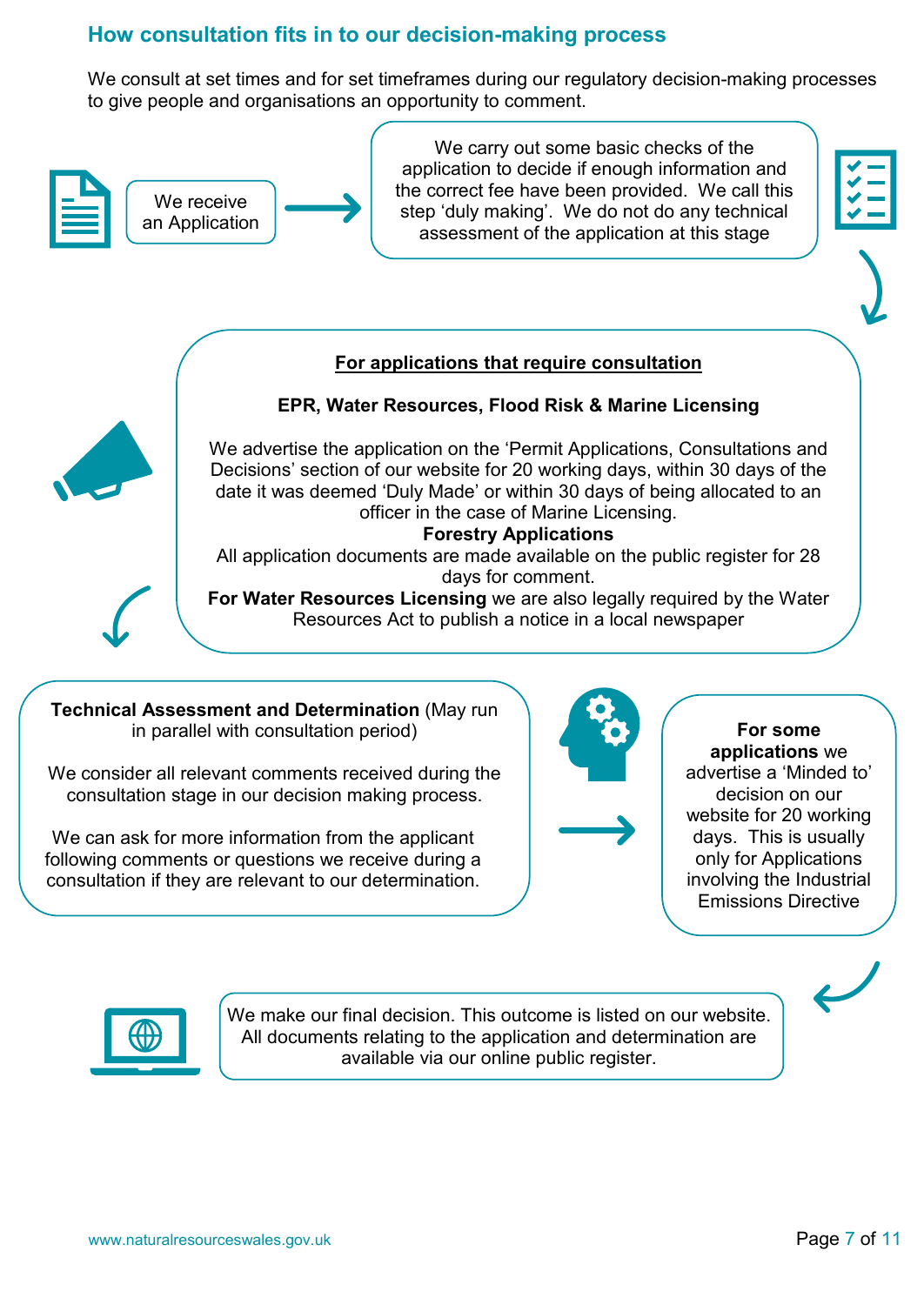# <span id="page-7-0"></span>**6. How do we manage applications of High Public Interest?**

For some applications if we consider there is, or is likely to be, a high degree of public interest we may decide it's appropriate to take extra steps to ensure everyone has a fair chance to comment. We call these applications High Public Interest (HPI).

#### **An application can be classed as HPI at any stage during our decision-making process**.

We always try to make this decision as early on as possible, based on feedback we receive, however, this may be during pre-application discussions, once an application arrives, or at any stage during our decision-making process.

#### **Additional Options for HPI Applications**

We aim to choose options that will be most valuable for all involved and achieve value for money; a principle we must follow as a Public Service organisation funded by the Welsh Government.

#### **We do not automatically undertake any of the following as standard for all HPI applications**, we make our decisions on a case by case basis.

Below are examples of some of the more common options we may consider (but this list is not exhaustive). We then decide which, if any, are appropriate based on local circumstances.

#### **Additional Options Examples**



### <span id="page-7-1"></span>**7. How can you respond to a consultation?**

You can send us your comments to the following Email or Postal address, please note **All comments must be received before the consultation period ends**.

www.naturalresourceswales.gov.uk Page 8 of 11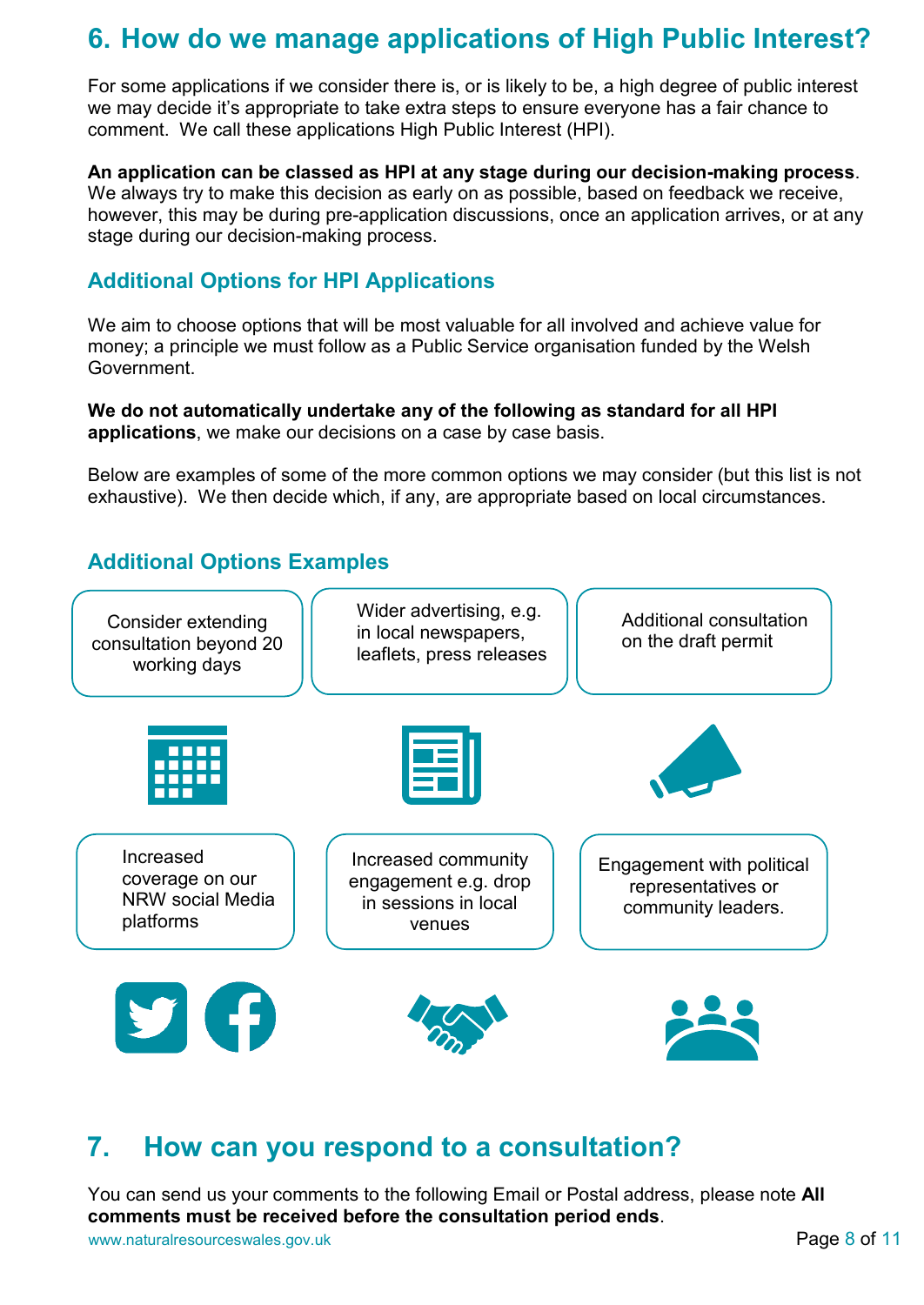#### **Email: [permittingconsultations@naturalresourceswales.gov.uk](mailto:permittingconsultations@naturalresourceswales.gov.uk)**

**Post:** Consultation Response, Permitting Service, Natural Resources Wales, Ty Cambria, 29 Newport Road, Cardiff, CF24 0TP

#### **For Forestry applications, please email your comments to :**

**[fellinglicence@naturalresourceswales.gov.uk](mailto:fellinglicence@naturalresourceswales.gov.uk)** within the 28 days consultation period.

Please include the application reference, applicant name and site address in the subject matter so we can easily identify which application your comments relate to and ensure they are passed to the correct team.

You will always receive an acknowledgement to any consultation responses to confirm it has been received. However, we do not respond individually in detail to the comments made.

**We do not consider any comments made on our social media platforms to be formal consultation responses. Only comments received via the methods set out above will be acknowledged and considered**.

### <span id="page-8-0"></span>**8. Who else do we consult with?**

We engage with a number of organisations and expert bodies to seek their views on protecting human health and the environment. We may work with them to address public concerns and take their expert advice into account when making our decision.

Below is a list of external bodies we consult with most frequently (This is not an exhaustive list, we may also consult with others).

- Animal Health
- CADW
- Canal and Rivers Trust
- Centre for Environment, Fisheries and Aquaculture Science (CEFAS)
- Chamber of Shipping
- Civil Aviation Authority
- Confederation of Forest Industries (Confor)
- Environment Agency
- Farmers Union of Wales
- Food Standards Agency
- Harbour Authority
- Health & Safety Executive
- Local Authority Environmental Health
- Local Authority Planning
- Local Fire and Rescue Service
- Local National Park Authority
- Local Sea Fisheries committee
- Local Port Authority
- Local sewage / Water undertaker
- Maritime & Coastguard Agency
- Mineral Planning Authority (County Council)
- National Farmers Union
- **National Grid**
- Natural England
- Navigation authorities
- OFWAT
- Public Health Wales
- Royal Society for the Protection of **Birds**
- The National Federation of Fishermen's Organisations
- Water UK
- Welsh Government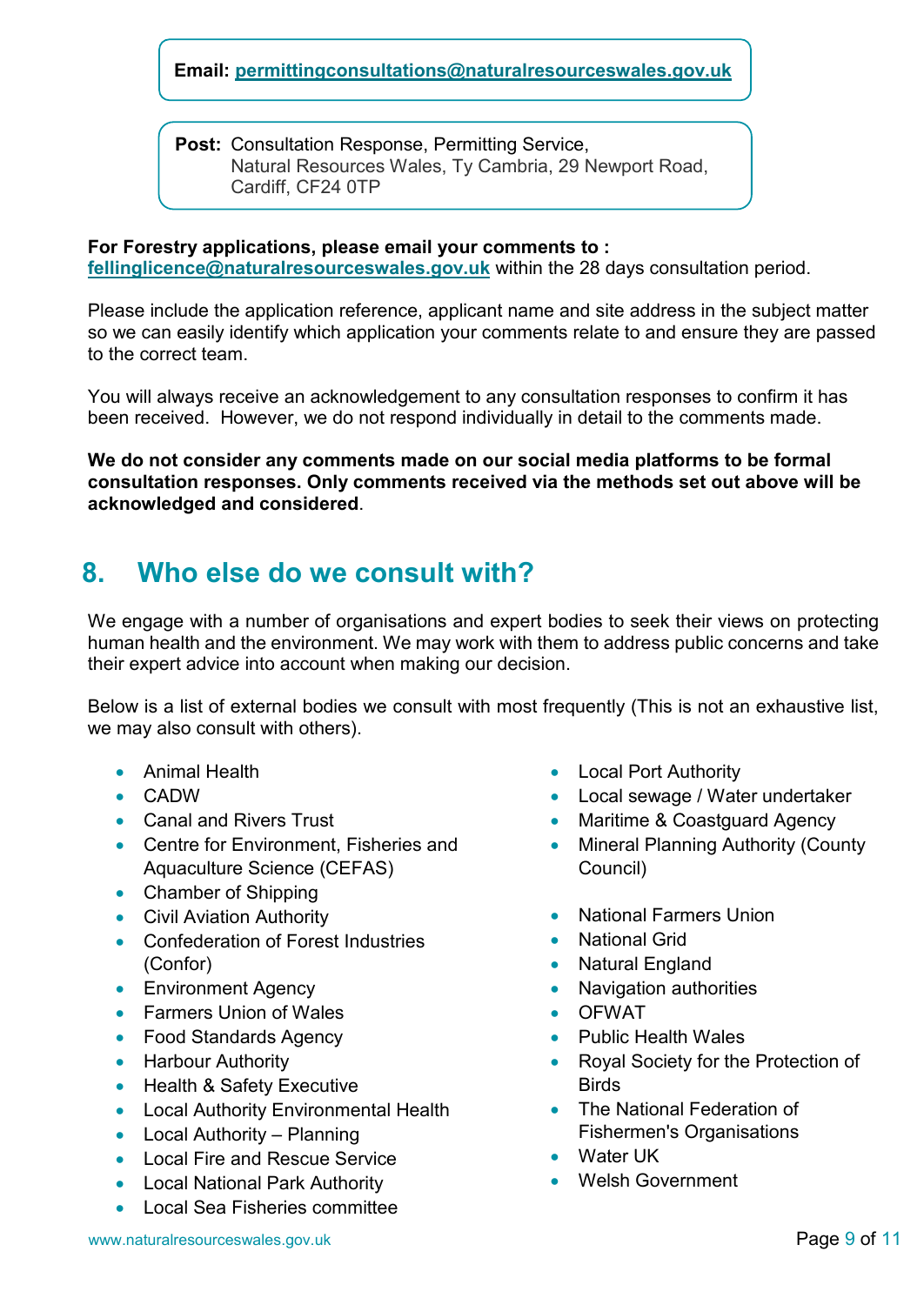# <span id="page-9-0"></span>**9. How do we publicise our final decisions?**

For EPR, Marine Licensing & Flood Risk applications we produce a Decision Document (called an 'Internal consultation form' for Flood Risk). This contains details of our decision-making process and how we've taken all relevant comments we've received into account. This is where you can look to see how your comments have been considered. We inform customers of our permit and licence decisions on our website and all documents relating to the decision are made available via our online public register.

For Water Resources applications we currently record our decision in a determination report. For Water Resources applications which are deemed to be HPI or are refused we also produce a decision statement which we place on our website.

**Please Note:** If we receive numerous comments on the same issue, we may group these together in the Decision Document as one summery (per issue). However, each individual consultation response will be saved on our system.

# <span id="page-9-1"></span>**10. How do we consult on New Standard Rule Sets?**

We offer Standard Rule Permits (SRP's) for a range of activities. These contain conditions including strict location criteria and activities must also be carried out in line with the generic risk assessment for the given activity.

We consult on all new draft standard rule permits and their corresponding risk assessments prior to them being finalised and published on our website – They can then be applied for once published.